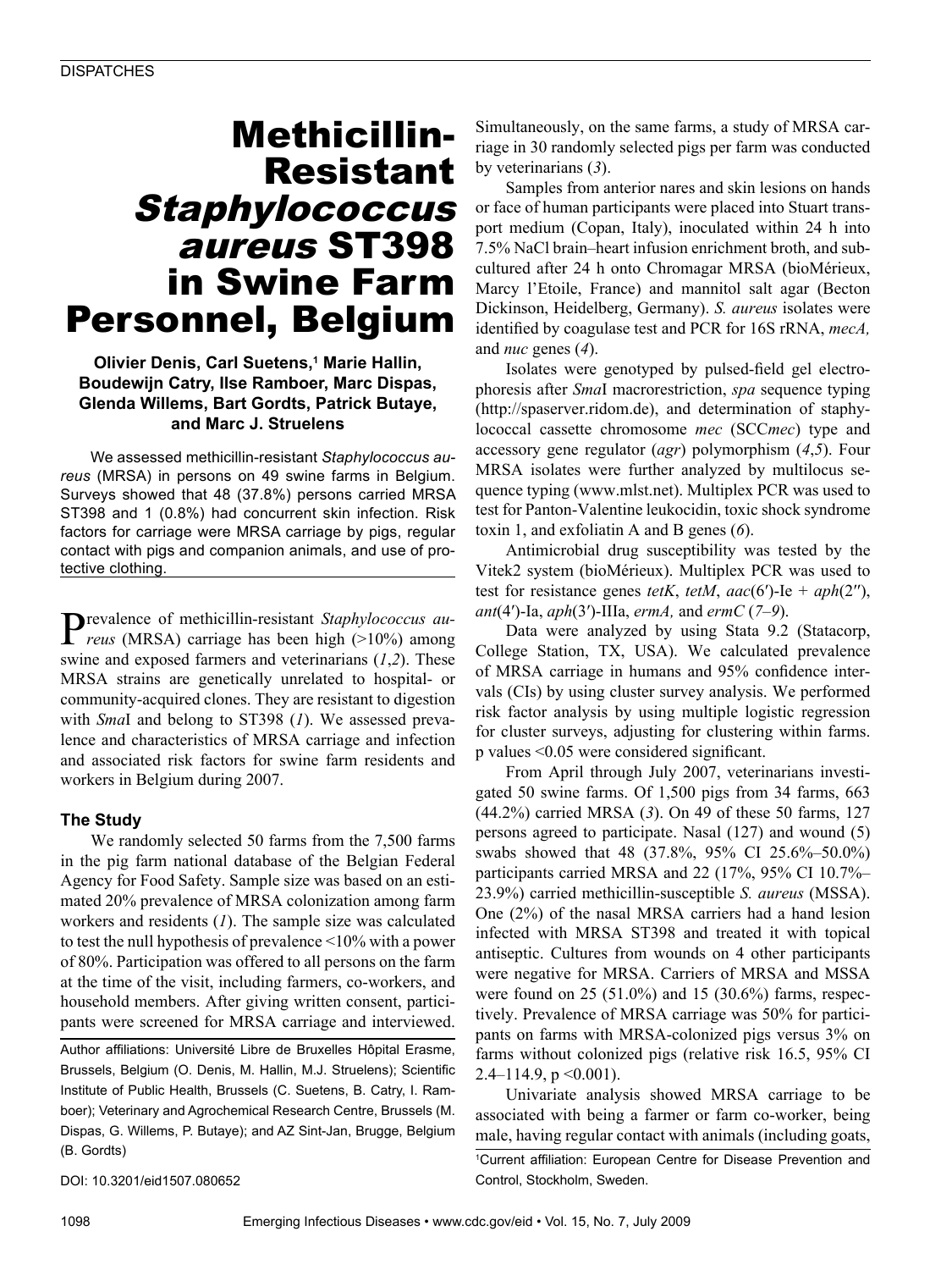sheep, dogs, or cats) and, paradoxically, wearing gloves and apron and reporting occasional or regular hand disinfection with an antimicrobial product. Multivariate analysis showed MRSA carriage to be independently associated with MRSA prevalence among pigs at the farm, being a farmer with regular pig contact, reporting regular contact with dogs and horses, and reporting use of protective clothing (apron, gloves, or mask) (Table 1).

The 48 MRSA isolates were nontypeable by *Sma*I; some harbored SCC*mec* type IVa (n = 26), type V (n = 20), or were nontypeable  $(n = 2)$ , and some exhibited 3 related *spa* types, t011 ( $n = 45$ ), t034 ( $n = 2$ ), and t567 ( $n = 1$ ) = 1) (Table 2). Of the *spa* types, 4 representative strains belonged to ST398. Of the strains, 94% were classified into 2 genotypes, t011-SCC*mec* type IVa and t011-SCC*mec* type V, each found on 14 and 10 farms, respectively. In 8 of 11 farms with >2 MRSA carriers, all carriers harbored the same *spa*-SCC*mec* genotype. On 17 of 24 farms with MRSA colonization of humans and pigs, both groups carried the same genotype, suggesting animal-to-human transmission (Figure 1). Of MRSA isolates, 40 (83%) were

resistant to tetracycline, cotrimoxazole, macrolides-lincosamides, aminoglycosides, and ciprofloxacin (Figure 2). Nearly all strains were susceptible to fusidic acid and mupirocin; all were susceptible to linezolid, rifampin, and glycopeptides. Resistance to aminoglycosides was conferred by the  $aac(6')-aph(2'')$  gene (n = 23) and the  $ant(4')$  gene  $(n = 9)$ . Resistance to macrolides-lincosamides was mainly mediated by *erm*C gene (n = 24). Tetracycline resistance was encoded by *tet*M and *tet*K genes in 48 (100%) and 23 (50%) isolates, respectively. Resistance profiles were related to clonal types (Table 2).

MSSA isolates belonged to *spa* type t011 or t034 corresponding to ST398 ( $n = 3$ ) and to 7 PGFE types and 12 *spa* types ( $n = 19$ ). Genes encoding toxic shock syndrome toxin 1 (n = 4) and exfoliatin A (n = 3) were detected in 7 MSSA isolates. MSSA isolates were susceptible to all antimicrobial drugs except tetracycline (Figure 2).

#### **Conclusions**

Human carriage of MRSA was associated with swine colonization with MRSA. Prevalence rate (38%) was higher

| Table 1. Risk factors for carriage of methicillin-resistant Staphylococcus aureus among 127 persons on 49 pig farms, Belgium, 2007* |              |                 |                      |           |  |  |  |  |
|-------------------------------------------------------------------------------------------------------------------------------------|--------------|-----------------|----------------------|-----------|--|--|--|--|
| Variable                                                                                                                            | No. carriers | No. noncarriers | aOR (95% CI)         | p value   |  |  |  |  |
| MRSA prevalence among pigs, %                                                                                                       |              |                 |                      |           |  |  |  |  |
| 0                                                                                                                                   |              | 32              |                      | <b>NA</b> |  |  |  |  |
| $1 - 49$                                                                                                                            | 15           | 17              | $50.7(9.1 - 283.6)$  | < 0.001   |  |  |  |  |
| $50 - 84$                                                                                                                           | 16           | 17              | $90.3(12.3 - 664.1)$ | < 0.001   |  |  |  |  |
| >85                                                                                                                                 | 16           | 13              | 85.2 (14.5-501.8)    | < 0.001   |  |  |  |  |
| Occupation, pig contact                                                                                                             |              |                 |                      |           |  |  |  |  |
| No pig contact                                                                                                                      |              | 23              |                      | <b>NA</b> |  |  |  |  |
| Other, >1 time/week                                                                                                                 | 9            | 16              | $2.7(0.4 - 17.5)$    | 0.543     |  |  |  |  |
| Pig farmer, >1 time/week                                                                                                            | 35           | 40              | $14.4(3.7 - 55.5)$   | < 0.001   |  |  |  |  |
| Contact >1/week with                                                                                                                |              |                 |                      |           |  |  |  |  |
| Dogs                                                                                                                                | 16           | 4               | 19.8 (4.3-91.2)      | < 0.001   |  |  |  |  |
| Horses                                                                                                                              |              | 4               | $4.8(1.6 - 14.2)$    | 0.006     |  |  |  |  |
| Use of any barrier precaution+                                                                                                      | 39           | 59              | $8.0(1.8 - 36.3)$    | 0.008     |  |  |  |  |

\*Multivariate analysis. aOR, adjusted odds ratio; CI, confidence interval; NA, not applicable.

†Protective clothing, e.g., apron, gloves, mask.

Table 2. Characteristics of 48 methicillin-resistant *Staphylococcus aureus* sequence type 398 isolates from persons on 49 pig farms, Belgium, 2007\*

|      |                                                        |               |          |       | AME genes  |             | Methylase |       | Tetracycline<br>resistance |       | Resistance |                                           |
|------|--------------------------------------------------------|---------------|----------|-------|------------|-------------|-----------|-------|----------------------------|-------|------------|-------------------------------------------|
| spa  |                                                        | <b>SCCmec</b> | No.      | No.   | $aac(6')-$ |             |           | genes |                            | genes |            | phenotype                                 |
| type | spa repeats                                            | type          | isolates | farms | aph(2")    | ant(4')     | aph(3')   | ermA  | ermC                       | tetK  | tetM       | (>50% isolates)                           |
| t011 | $08 - 16 - 02 -$<br>$25 - 34 - 24 -$<br>25             | IV            | 26       | 14    | 25         | 10          | 0         | 0     | 19                         | 5     | 26         | GEN, TOB,<br>ERY. CLI. TET.<br><b>SXT</b> |
|      |                                                        | v             | 19       | 10    | 0          | $\mathbf 0$ | 0         | 1     | 3                          | 16    | 19         | CIP, CLI, TET,<br><b>SXT</b>              |
| t034 | $08 - 16 - 02 -$<br>$25 - 02 - 25 -$<br>$34 - 24 - 25$ | v             |          |       | 0          | 0           | 0         | 0     | 0                          |       |            | CIP, CLI, TET,<br><b>SXT</b>              |
|      |                                                        | <b>NT</b>     |          |       | 0          | 1           | 0         | 0     | $\mathbf{0}$               |       |            | TOB, TET                                  |
| t567 | $08 - 02 - 25 -$<br>$24 - 25$                          | <b>NT</b>     |          |       | 0          | $\Omega$    | 0         | 0     |                            | 0     |            | ERY, CLI, TET                             |

\*SCC, staphylococcal cassette chromosome; AME, aminoglycoside modifying enzyme; GEN, gentamicin; TOB, tobramycin; ERY, erythromycin; CLI, clindamycin; TET, tetracycline; SXT, cotrimoxazole; CIP, ciprofloxacin; NT, not typeable. All isolates were *agr* group 1.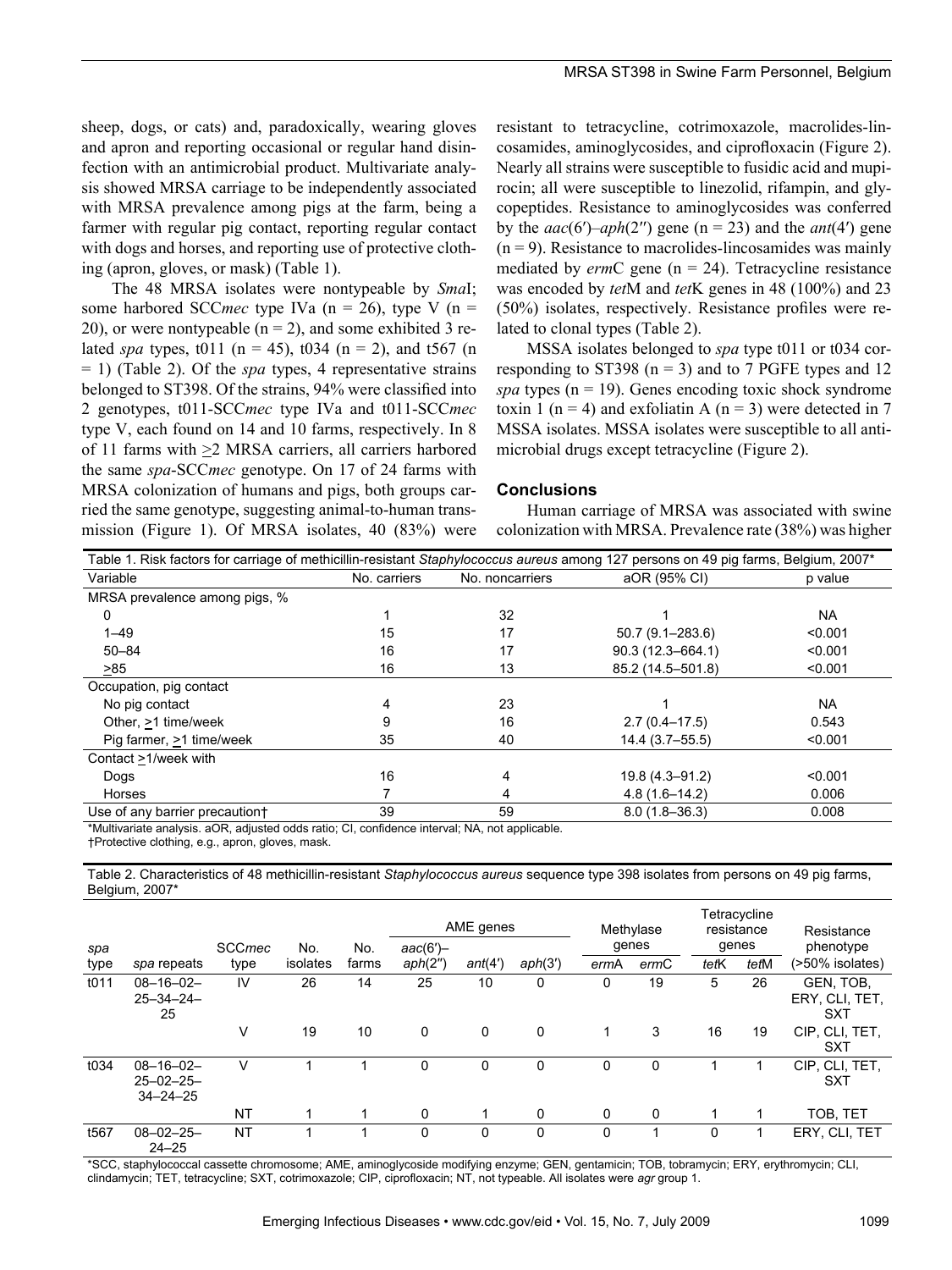#### **DISPATCHES**



Figure 1. Distribution, by farms, of epidemic methicillin-resistant *Staphylococcus aureus* strains of *spa* type t011-SCC*mec* type IV, t011-SCC*mec* type V, and other types, Belgium, 2007. A) Farm residents and workers; B) Pigs. SCC, staphylococcal cassette chromosome.

than that for hospitalized patients or nursing home residents in Belgium (www.nsih.be/surv\_mrsa/download\_fr.asp). MRSA isolates from farmers belonged to closely related *spa* types corresponding to ST398, which are unrelated to hospital- and community-acquired strains but identical to strains from humans in contact with pigs in other European countries (*1*,*2*,*10*).

Despite the high prevalence of nasal MRSA, active MRSA skin infection was detected infrequently  $(\leq 1\%)$ , within the range described in recent US-based studies (*11*). In a hospital in the Netherlands, a lower attack rate was found for MRSA ST398 than for other MRSA strains (*12*). However, invasive infections caused by MRSA ST398 have been reported, suggesting that this genotype is patho-



Figure 2. Antimicrobial drug susceptibility of *Staphylococcus aureus* strains recovered from pig farmers, Belgium, 2007. MRSA, methicillin-resistant *S. aureus*; MSSA, methicillin-susceptible *S. aureus.*

genic for humans (*2*). In our study, MRSA strains did not harbor exotoxin.

Two MRSA genotypes were predominant. For 70% of farms with multiple MRSA carriers, all strains belonged to the same genotype, suggesting transmission within the farm. Although these strains have been shown to not spread easily in hospitals (*12*), outbreaks of MRSA ST398 in a residential care facility and a hospital probably originated from healthcare workers living on pig farms (*13*,*14*). In contrast with MRSA strains, MSSA isolates in our study showed diverse genotypes that frequently colonize human populations (*4*). MSSA isolates from 3 farmers belonged to the ST398 genotype, which is infrequently reported in humans except in pig farmers with contact with pigs (*4*).

Risk factors for MRSA ST398 carriage included regular contact with pigs but also with horses and dogs (*10*), suggesting that different animals could be MRSA ST398 reservoirs or vectors, at least on pig farms. Protective measures did not seem to reduce the risk of becoming colonized with MRSA; this lack of effectiveness has previously been observed for veterinarians (*15*). This apparent lack of protection should be further investigated to determine routes of transmission other than direct contact with pigs, including airborne transmission and contact with contaminated surfaces and companion animals.

#### **Acknowledgments**

We thank Dimitri Arijs, Frans Castryck, and Paul Heylen (deceased) for collecting animal samples; Eva Leens and Sophie Quoilin for field assistance with the farmer survey; Ariane Deplano, Raf De Ryck, Claire Nonhoff, Sébastien Crevecoeur, and Sylvianne Rottiers for laboratory assistance; Michiel Costers and